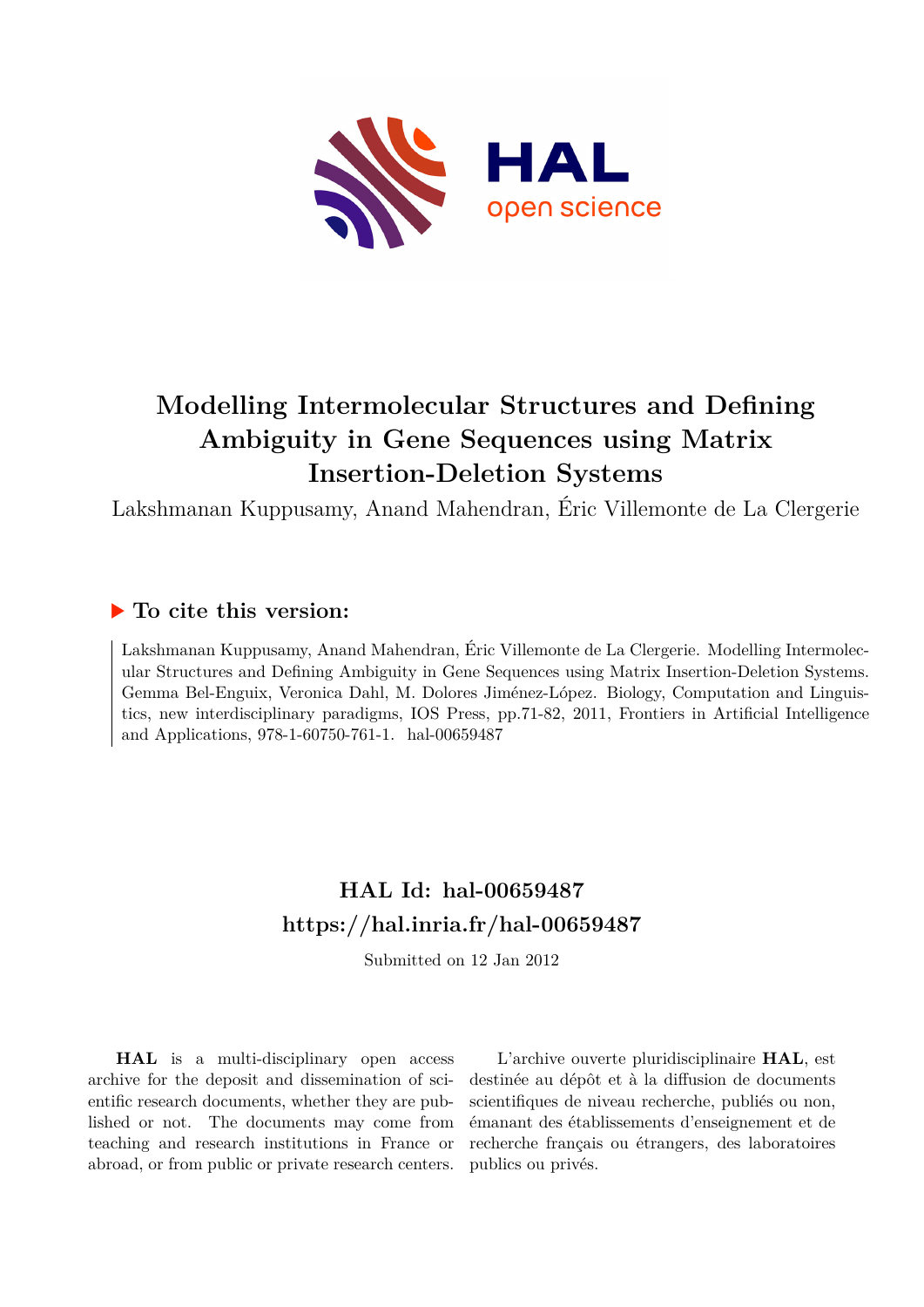# Modelling Intermolecular Structures and Defining Ambiguity in Gene Sequences using Matrix Insertion-Deletion Systems<sup>1</sup>

Lakshmanan Kuppusamy <sup>a, 2</sup>, Anand Mahendran <sup>a</sup> and Eric Villemonte de la Clergerie <sup>b</sup>

<sup>a</sup> *School of Computing Science and Engineering VIT University Vellore-632 014, India.* Email:{klakshma, manand}@vit.ac.in b *INRIA-Rocquencourt B.P. 105, Le Chesnay - 78153, France.* Email: Eric.De\_La\_Clergerie@inria.fr

**Abstract.** Gene insertion and deletion are considered as the basic operations in DNA processing and RNA editing. Based on these evolutionary transformations, a computing model has been formulated in formal language theory known as *insertion-deletion* systems. Recently, in [6], a new computing model named *Matrix insertion-deletion system* has been introduced to model various bio-molecular structures such as *hairpin*, *stem and loop*, *pseudoknot*, *attenuator*, *cloverleaf*, *dumbbell* that occur at intramolecular level. In this paper, we model some of the intermolecular structures such as *double strand languages*, *nick languages*, *hybrid molecules* (*with R-loops*), *holliday structure*, *replication fork* and *linear hybridization* (*ligated*) *languages* using Matrix insertion-deletion system. In [2], the ambiguity in gene sequence was defined as deriving more than one structure for a single gene sequence. Here, we propose a different view of understanding the ambiguity in gene sequences: A gene sequence is obtained by more than one way such that their intermediate sequences are different. We further classify the ambiguity into many levels based on the components *axiom*, *string* (order of deletion/insertion) and *contexts* (order of the used contexts). We notice that some of the inter and intramolecular structures obey the newly defined ambiguity levels.

**Keywords.** insertion-deletion systems, intermolecular structures, ambiguity, matrix grammars, gene sequences

#### **Introduction**

Insertion-deletion systems are introduced to theoretically analyze the insertion and deletions operations that take place in gene sequences. Informally, the insertion and deletion

<sup>&</sup>lt;sup>1</sup>This work was partially supported by the project SR/S3/EECE/054/2010, Department of Science and Technology (DST), New Delhi, India.

<sup>&</sup>lt;sup>2</sup>Corresponding Author: School of Computing Science and Engineering, VIT University, Vellore 632 014, India.E-mail: klakshma@vit.ac.in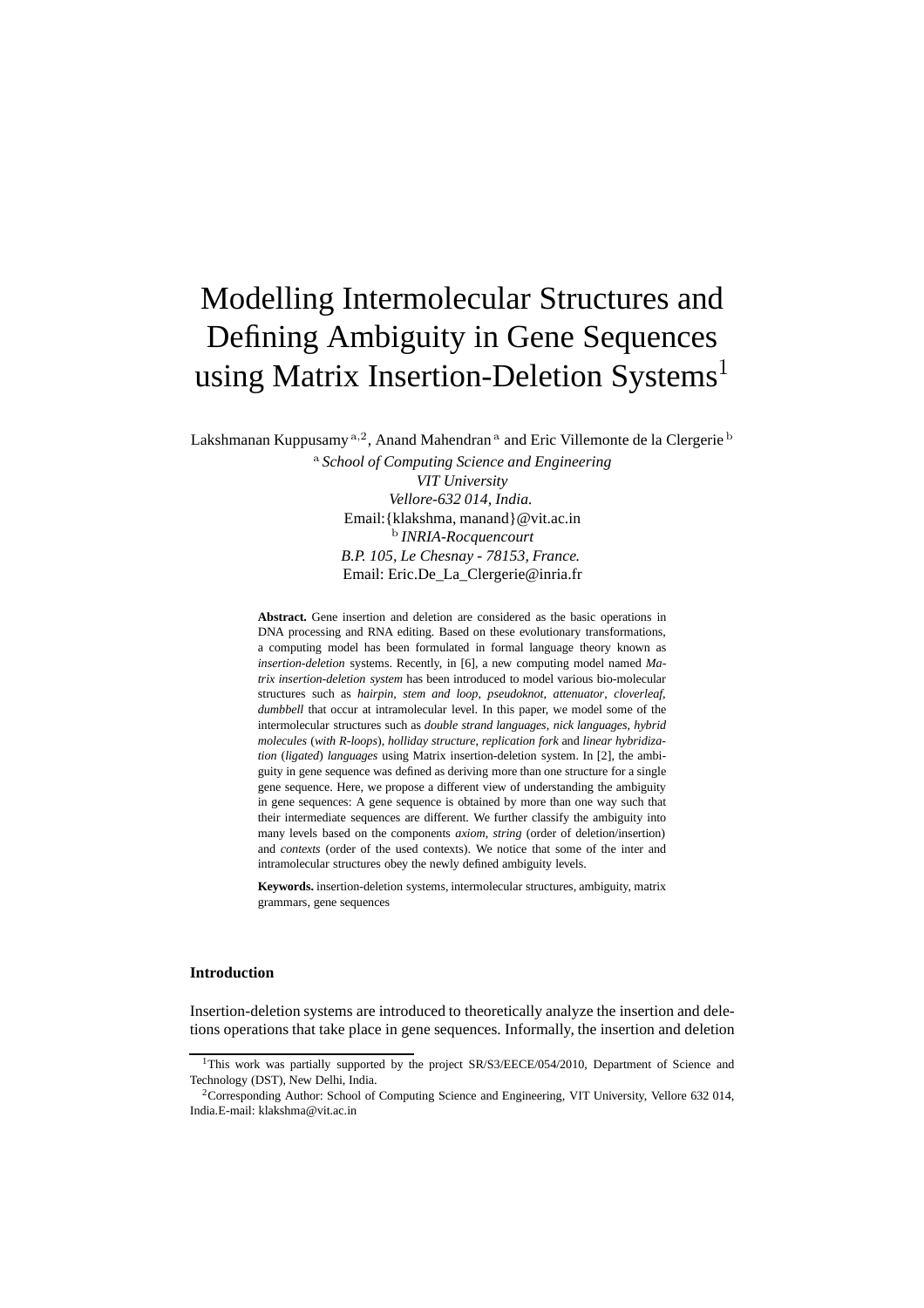operations of an insertion-deletion system is defined as follows: If a string  $\beta$  is inserted between two parts  $w_1$  and  $w_2$  of a string  $w_1w_2$  to get  $w_1\beta w_2$ , we call the operation as insertion, whereas if a substring  $\alpha$  is deleted from a string  $w_1 \alpha w_2$  to get  $w_1 w_2$ , we call the operation as deletion. These systems opened a particular attention in the field of formal languages as the system is not exactly based on rewriting systems.

As DNA and RNA molecules can be considered as a sequence of symbols (i.e., strings) over  $\{a, t, g, c\}$  and  $\{a, u, g, c\}$  respectively, problems that exist in such molecules can be studied using formal grammars. The following example witnesses the correlation between formal grammars and bio-molecular structures. Consider a contextfree language  $\{ww^R \mid w \in \{a, b\}^*\}$  where  $w^R$  is the reverse of w. Consider the following gene sequence *gcatgcgcatgc*. As the complementary pairs  $\bar{a} = t$ ,  $\bar{t} = a$ ,  $\bar{g} = c$ and  $\bar{c} = g$ , the above gene sequence resembles a word in the palindrome language  $\{w\bar{w}^R \mid w \in \{a, t, g, c\}^*\}.$ 

There exist some relations between intramolecular gene sequences and natural language constructions such as *triple agreements* :  $\{a^n b^n c^n \mid n \ge 1\}$ , *crossed dependencies:*  $\{a^n b^m c^n d^m \mid n, m \ge 1\}$  and *copy language:*  $\{ww \mid w \in \{a, b\}^*\}$  [1], [2]. In below, we discuss briefly some of the important intra and intermolecular structures that are predominantly available in bio-molecules such as protein, DNA and RNA. Fig.1 shows the intramolecular structures (a) *stem and loop*, (b) *cloverleaf* and (c) *dumbbell*. Note that these structures can be represented by context-free grammars. However, there are some more structures that occur frequently in bio-molecules which cannot be modelled by context-free grammars. Fig.2 represents such intramolecular structures (a) *pseudoknot* and (b) *attenuator*. In Fig. 1(a) and Fig. 2, the strings are obtained by reading the symbols as per directed dotted lines. The string ugcucaag (refer Fig. 2a) represents the pseudoknot structure, the string *agaucuaga* (refer Fig. 2b) represents the attenuator structure and they resemble the crossed dependency language and the copy language respectively.



Figure 1. Intramolecular structures: (a) stem and loop (b) cloverleaf (c) dumbbell

In RNA, the gene sequences are mostly intermolecular rather than intramolecular. Such intermolecular structures are modelled by cutting the intramolecular secondary structures randomly by leaving some open points such that base pairing can be done at these open points. Fig.3 represents some of the intermolecular structures (a) *double strand languages* and (b) *nick languages* where the cut takes place at arbitrary position is represented by  $a \bullet$ . In Fig. 3 S, stands for the non-terminal in their corresponding context-free grammar.

In the last two decades, attempts have been used to model these intra and inter molecular structures by defining new grammar formalisms like *crossed-interaction grammar*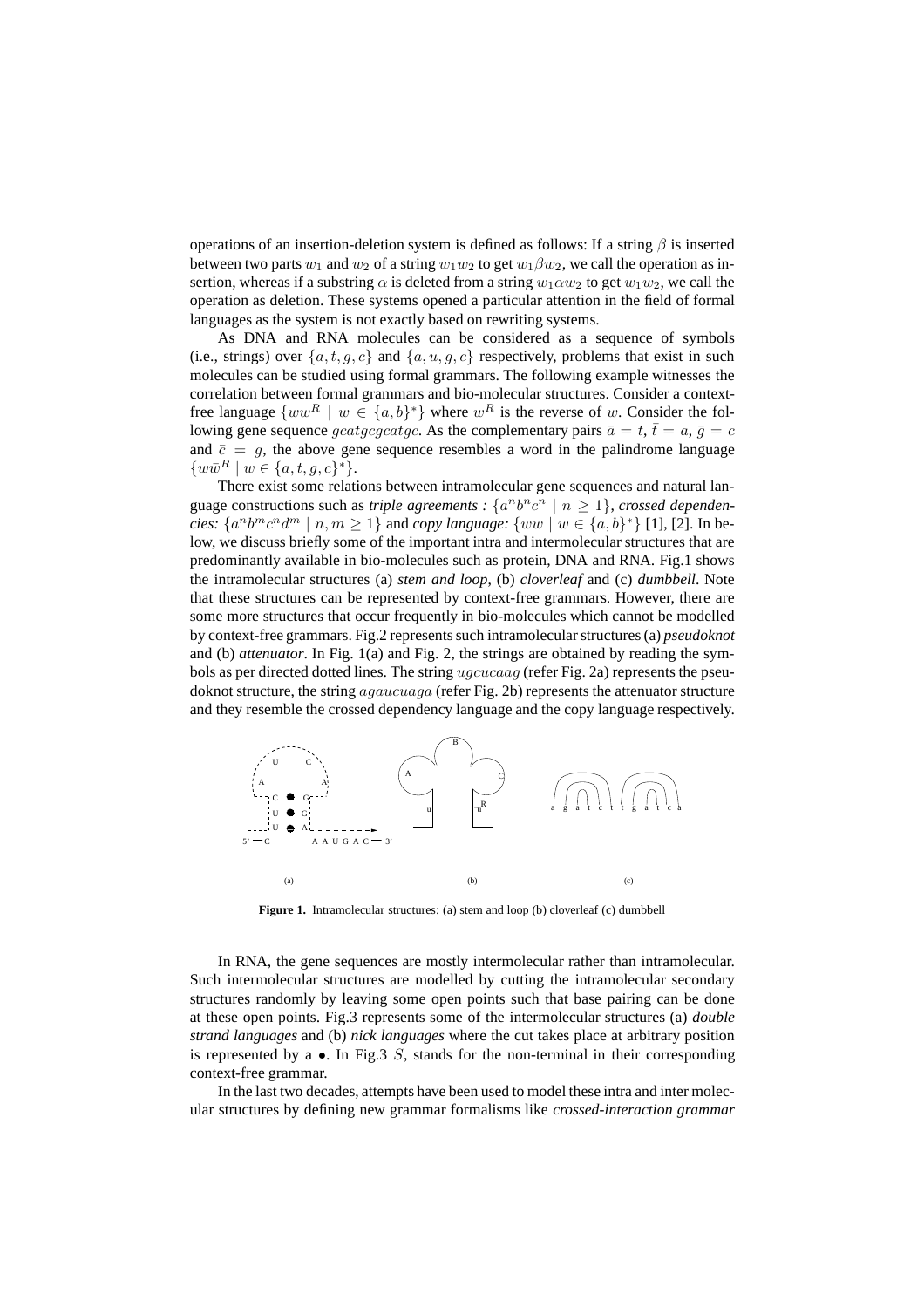

**Figure 2.** Intramolecular structures: (a) pseudoknot structure (b) attenuator



**Figure 3.** Intermolecular structures: (a) double stranded molecule (b) nick language

[4], *simple linear tree adjoining grammars* and *extended simple linear tree adjoining grammars* [11]. In [3], *cut grammars*, *ligation grammars* were defined specifically to model intermolecular structures. However, there is no unique grammar system that encapsulates all essential and important (intra/inter) bio-molecular structures. For example double copy language cannot be modelled by a simple linear tree adjoining grammar [11].

Very recently, in [6] a new simple and powerful biologically inspired computing model namely *Matrix insertion-deletion* system has been introduced by combining insertion-deletion system and matrix grammar with a strong motivation to model the above mentioned intramolecular structures in terms of languages. Though, insertiondeletion system itself is computationally complete, and therefore possible to generate any recursive enumerable language, constructing insertion-deletion grammars for some languages (that form bio-molecular structures) is not easy and the procedure to simulate the grammar is very tedious. For example, consider the triple agreement language  ${a^n b^n c^n \mid n \ge 1}$  that forms the triple stranded DNA. Defining the insertion-deletion grammar is very difficult since we need to make sure that whenever one  $a$  is introduced, simultaneously, one b and c must be introduced at the appropriate places, thus the synchronization between a, b and c is taken care. To do this in insertion-deletion system, we need to introduce a new marker near the inserted  $a$  and move the marker towards right by passing all  $\alpha$  until a  $\delta$  is encountered (for inserting  $\delta$ ) and then move further to encounter a c (to introduce a c). Besides, the marker need to be deleted on crossing each symbol. If not constructing this way, we need to identify the Chomsky grammar which generate this language, and convert it to a Kuroda (or suitable) normal form and from that nor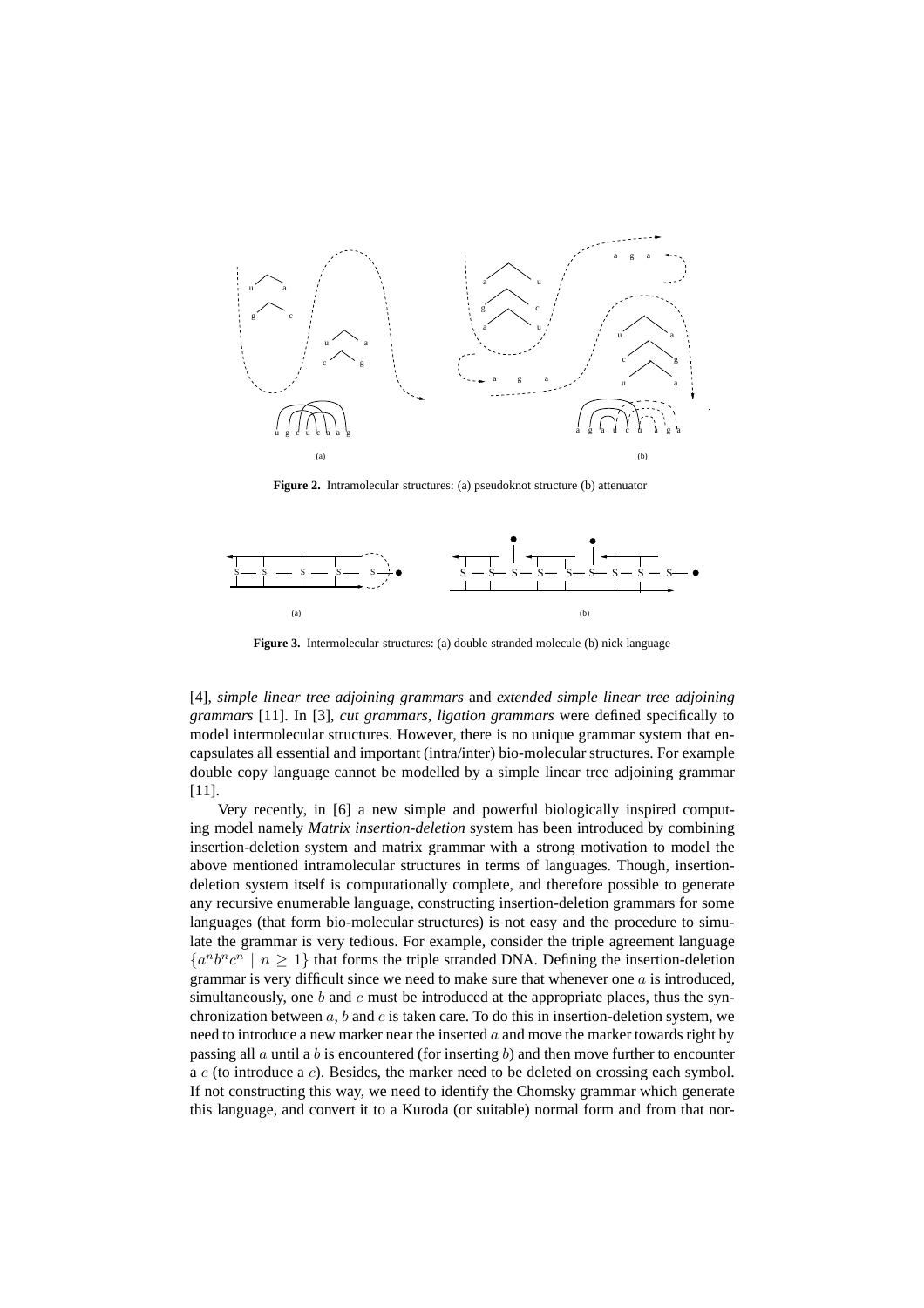mal form, we can obtain the insertion-deletion grammar using the computational completeness result. This is also not an easy way when compared to the grammar of Matrix insertion-deletion system as we are going to see how simply we can construct a grammar in Matrix insertion-deletion system for such languages and how freely the synchronization is achieved. In [7], the computational completeness of Matrix insertion-deletion system has been analyzed. Interestingly, in [8], the same Matrix insertion-deletion system has been introduced independently but without such motivations and its computational completeness has been analyzed. In this paper, we model some of the intermolecular structures that are predominantly available in gene sequences (more precisely in RNA and proteins).

Ambiguity is considered to be one of the important issues not only in natural and programming languages, but also in gene sequences. In [6], the ambiguity in gene sequences are dealt informally by showing that there exists some bio-molecular structures which has the notion of ambiguity. Since the insertion-deletion system can be applied theoretically in DNA processing [5], the ambiguity in DNA processing (which uses the insertion-deletion system) may happen in the following manner. Let  $W_1W_2$  be a DNA strand and suppose we want to insert  $W_3W_4W_5$  between  $W_1$  and  $W_2$  to obtain another DNA strand  $W_1W_3W_4W_5W_2$ . This can be done first by inserting  $W_3$  between  $W_1$  and  $W_2$ , followed by inserting  $W_4$  between  $W_3$  and  $W_2$ , followed by inserting  $W_5$  between  $W_4$  and  $W_2$ . The other sequence would be first by inserting  $W_5$  between  $W_1$  and  $W_2$ , followed by inserting  $W_4$  between  $W_1$  and  $W_5$ , followed by inserting  $W_3$  between  $W_1$ and  $W_4$ . More precisely the derivations are given below: (the underlined string denotes the inserted string) (1)  $W_1W_2 \Longrightarrow W_1W_3W_2 \Longrightarrow W_1W_3W_4W_2 \Longrightarrow W_1W_3W_4W_5W_2$ (2)  $W_1W_2 \implies W_1W_5W_2 \implies W_1W_4W_5W_2 \implies W_1W_3W_4W_5W_2$ . This shows that ambiguity in gene sequences is also possible (i.e., starting from one sequence we are able to get another sequence in more than one way such that the intermediate sequences are different). With this view of ambiguity, in this paper, we formally define the various levels of ambiguity for Matrix insertion-deletion systems. Study of this concept of ambiguity may be useful while considering inheritance properties and phylogenetic trees [10].

#### **1. Preliminaries**

Here, we recall the basic notions which are used in the paper. A finite non-empty set V or  $\Sigma$  is called an alphabet. We denote by  $V^*$  or  $\Sigma^*$  , the free monoid generated by V or  $\Sigma$ , by  $\lambda$  its identity or the empty string, and by  $V^+$  or  $\Sigma^+$  the set  $V^* - {\lambda}$ or  $\Sigma^* - \{\lambda\}$ . The elements of  $V^*$  or  $\Sigma^*$  are called *words* or *strings*. For a string w,  $|w|_b$  denotes number of b in w. The language of DNA (RNA) can be considered over  $\Sigma_{DNA(RNA)}^* = \{a, t(u), g, c\}$ . For more details on formal language theory, we refer to [9].

Next, we look into the basic definitions of insertion-deletion systems. Given an insertion-deletion system  $\gamma = (V, T, A, R)$ , where V is an alphabet,  $T \subseteq V$ , A is a finite language over V, R is a finite triples of the form  $(u, \alpha/\beta, v)$ , where  $(u, v) \in V^* \times V^*$ ,  $(\beta, \alpha) \in (V^+ \times \{\lambda\}) \cup (\{\lambda\} \times V^+)$ . The pair  $(u, v)$  is called contexts. Insertion rule will be of the form  $(u, \lambda/\beta, v)$  which means that  $\beta$  is inserted between u and v. Deletion rule will be of the form  $(u, \alpha/\lambda, v)$ , which means that  $\alpha$  is deleted between u and v. In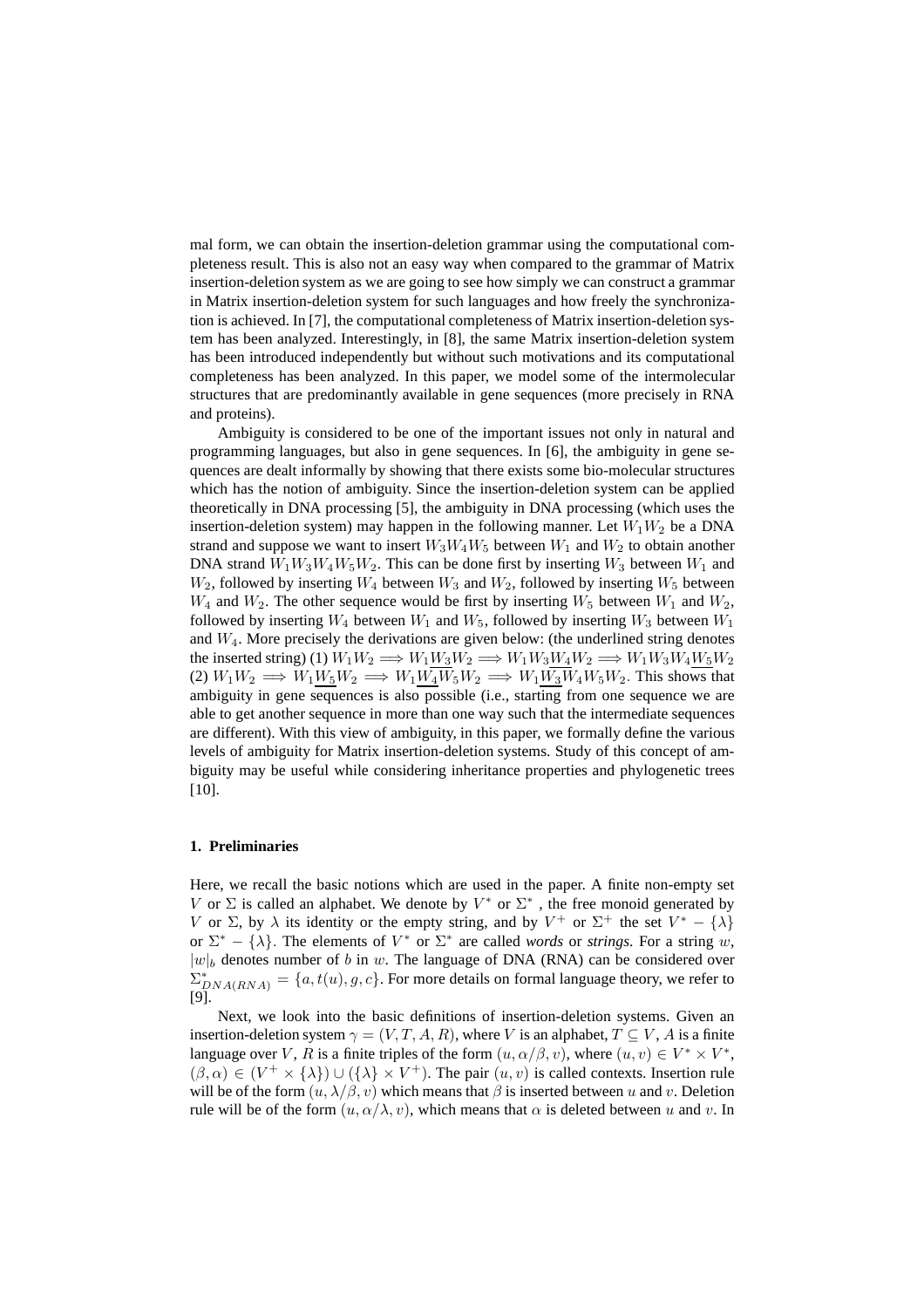other words,  $(u, \lambda/\beta, v)$  corresponds to the rewriting rule  $uv \to u\beta v$ , and  $(u, \alpha/\lambda, v)$ corresponds to the rewriting rule  $u\alpha v \rightarrow uv$ .

Consequently, for  $x, y \in V^*$  we can write  $x \Longrightarrow^* y$ , if y can be obtained from x by using either an insertion rule or a deletion rule which is given as follows: (the down arrow  $\downarrow$  indicates the position where the string is inserted, the down arrow  $\downarrow$  indicates the position where the string is deleted and the underlined string indicates the string deleted/inserted)

1. 
$$
x = x_1 u^{\downarrow} v x_2
$$
,  $y = x_1 u \beta v x_2$ , for some  $x_1, x_2 \in V^*$  and  $(u, \lambda/\beta, v) \in R$ .

2.  $x = x_1 u \underline{\alpha} v x_2, y = x_1 u^{\Downarrow} v x_2$ , for some  $x_1, x_2 \in V^*$  and  $(u, \alpha/\lambda, v) \in R$ .

The language generated by  $\gamma$  is defined by

$$
L(\gamma) = \{ w \in T^* \mid x \Longrightarrow^* w, \text{ for some } x \in A \}
$$

where  $\Longrightarrow^*$  is the reflexive and transitive closure of the relation  $\Longrightarrow$ .

Next, we will look into the definition of cut grammars. A cut grammar  $G =$  $(N, \Sigma, S, P)$  where N is a finite set of non-terminals,  $\Sigma$  is a finite set of terminals, S is a start symbol and P is a finite set of productions in  $(N \cup \Sigma)^* N(N \cup \Sigma)^* \times (N \cup \Sigma \cup \{\diamondsuit\})^*$ . where  $\diamondsuit$  is a new symbol called cut symbol not in N or  $\Sigma$ . The language generated by cut grammar is defined as  $L(G) = \{w \in (\Sigma \cup \diamondsuit)^* \mid S \implies^* w\}$ . Given any string  $w = w_1 \Diamond w_2 \Diamond \dots \Diamond w_n$  where  $w_i \in \Sigma^*$  for  $1 \le i \le n$ , the cut function  $\hat{w} = \{w_1, w_2, \dots, w_n\}$  and the uncut function  $\tilde{w} = w_1w_2 \dots w_n$ . For a given cut grammar G and start symbol S, the cut language is defined as  $\widetilde{L}(G) = \{ \widehat{w} \in 2^{\Sigma^*} \mid S \Longrightarrow^* w \}$ and the uncut language  $\widetilde{L}(G) = \{ \widetilde{w} \in \Sigma^* \mid S \implies^* w \}$ . A ligation grammar is a cut grammar with an additional new symbol  $\sharp$ . For any  $w = w_1 \sharp w_2 \sharp \dots \sharp w_n$ , where  $w_i \in (\Sigma \cup \{\diamondsuit\})^*$  for each  $1 \leq i \leq n$ , the ligate function is defined as  $\widetilde{w} = \{\widetilde{w}_1, \widetilde{w}_2, \ldots, \widetilde{w}_n\}.$  The ligated language  $\widetilde{L}(G) = \{\widetilde{w} \in 2^{\Sigma^*} \mid S \Longrightarrow^* w\}.$ 

#### **2. Matrix Insertion-Deletion Systems**

In this section, we describe *Matrix insertion-deletion (in short Matrix ins-del) systems*. A Matrix ins-del system is a construct  $\Upsilon = (V, T, A, R)$  where V is an alphabet,  $T \subseteq V$ , A is a finite language over V, R is a finite triples of the form in matrix format  $[(u_1, \alpha_1/\beta_1, v_1), \ldots, (u_n, \alpha_n/\beta_n, v_n)],$  where  $(u_k, v_k) \in V^* \times V^*$ , and  $(\beta_k, \alpha_k) \in (V^+ \times \{\lambda\}) \cup (\{\lambda\} \times V^+),$  with  $(u_k, \alpha_k/\beta_k, v_k) \in R_{I_i} \cup R_{D_j} \cup R_{I_i/D_j},$ for  $1 \leq k \leq n$ . Here  $R_{I_i}$  denotes the matrix which consists of only insertion rules,  $R_{D_i}$ denotes the matrix which consists of only deletion rules and  $R_{I_i/D_j}$  denotes the matrix which consists of both insertion and deletion rules.

Consequently, for  $x, y \in V^*$  we can write  $x \implies y$ , if y can be obtained from x by using a matrix consisting of insertion or deletion or insertion and deletion rules as follows: In a derivation step the rules in a matrix are applied sequentially one after other in order and no rule is in appearance checking (note that the rules in a matrix are not applied in parallel). The language generated by  $\Upsilon$  is defined by  $L(\Upsilon) = \{w \in T^* \mid$  $x \Longrightarrow_{R_\chi}^* w$ , for some  $x \in A$ , where  $\chi \in \{I_i, D_j, I_i/D_j\}$  where  $\Longrightarrow^*$  is the reflexive and transitive closure of the relation  $\Longrightarrow$ . Note that the string w is collected after applying all the rules in a matrix and also  $w \in T^*$  only. Note that the above mentioned cut, uncut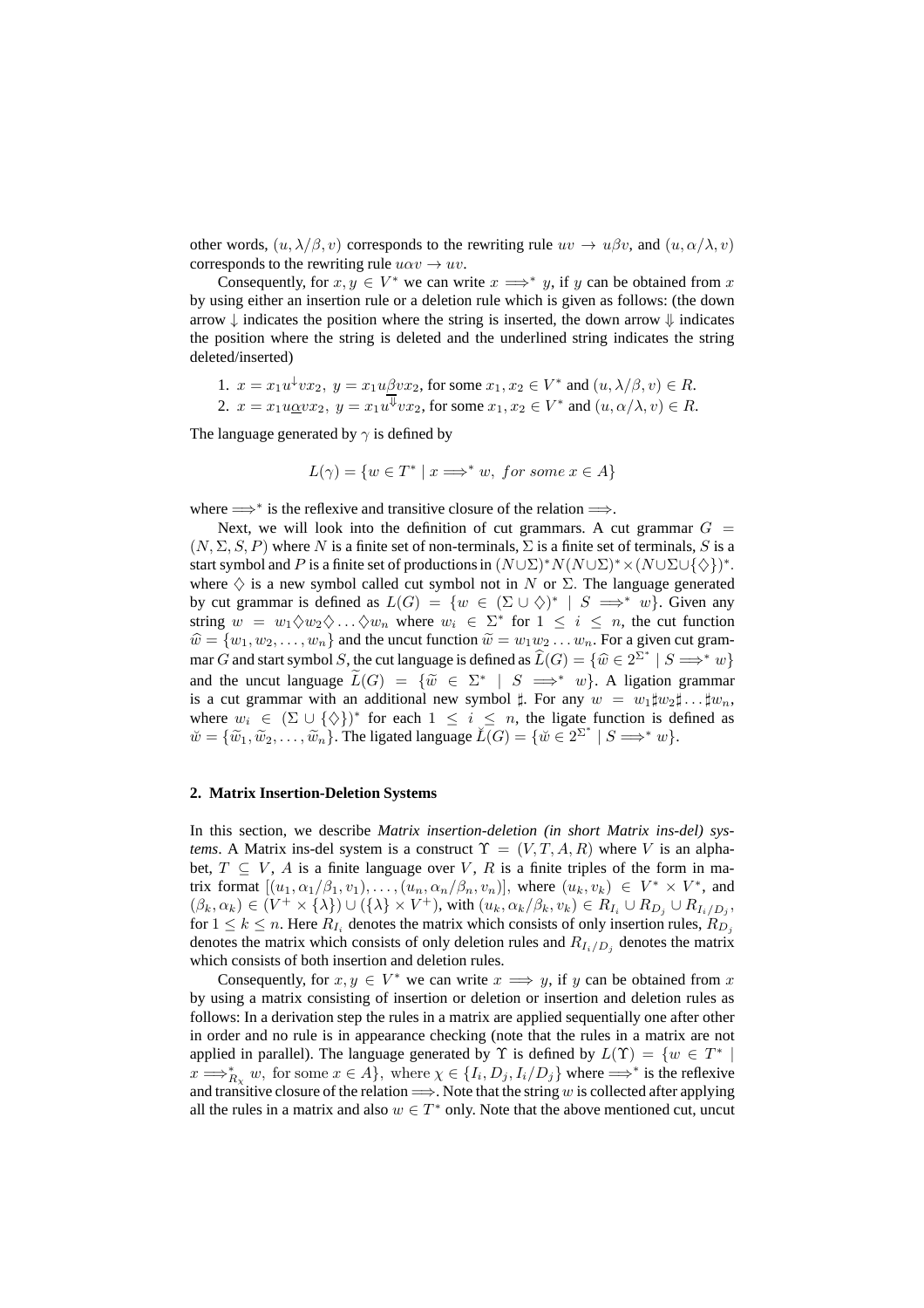and ligate function are also applicable to Matrix ins-del systems.  $\diamondsuit$ , # are included in V in Matrix ins-del system.

#### **3. Modelling Intermolecular structures**

In this section, we model some of the intermolecular structures using Matrix insertiondeletion systems.

**Lemma 1** *The double strand language*  $L_{ds} = \{u \diamond \bar{u}^R \mid u \in \Sigma_{DNA}^*\}$  *can be modelled by Matrix ins-del system.*

*Proof.* The language  $L_{ds}$  can be be modelled by Matrix ins-del system  $\Upsilon_{ds} = (\{b, \bar{b}, \Diamond\})$ ,  $\{b, \overline{b}, \diamondsuit\}, \{\diamondsuit\}, R)$  where  $b \in \{a, t, g, c\}, \overline{b}$  is complement of b and R is given as:  $R_{I_1} =$  $[(\lambda, \lambda/b, \diamondsuit), (\diamondsuit, \lambda/\overline{b}, \lambda)]$  A sample derivation is given as follows:

$$
\forall \Diamond^{\downarrow} \Longrightarrow_{R_{I_1}} \underline{a}^{\downarrow} \Diamond^{\downarrow} \underline{t} \Longrightarrow_{R_{I_1}} a \underline{g}^{\downarrow} \Diamond^{\downarrow} \underline{c}t \Longrightarrow_{R_{I_1}} ag \underline{a}^{\downarrow} \Diamond^{\downarrow} \underline{t}ct \Longrightarrow_{R_{I_1}} ag \underline{a}^{\downarrow} \Diamond^{\downarrow} \underline{g}tct
$$

In the next lemma, we give a cut grammar which generates nick language and we model such cut grammar using Matrix ins-del system. From Fig.3(b) the nick language can be informally described as  $\{w_1 \diamond w_2 \mid \tilde{w}_2 = \bar{w_1}^R\}$ , where  $w_1 \in \Sigma^*$  and  $w_2 \in (\Sigma \cup \{\diamondsuit\})^*$ (i.e.,  $w_2$  is a string which contains many number of  $\diamondsuit$ ).

#### **Lemma 2** *The nick language*  $L_{nl}$  *can be generated by Matrix ins-del system.*

*Proof.* The language  $L_{nl}$  can be generated by the cut grammar  $G_{nl} = S \rightarrow bS\overline{b} \mid S\Diamond \mid$  $\diamondsuit$  for each  $b \in \Sigma_{DNA}$ . The grammar  $G_{nl}$  can be modelled by Matrix ins-del system  $\Upsilon_{nl} = (\{b, \bar{b}, \dagger, \diamondsuit\}, \{b, \bar{b}, \diamondsuit\}, \{b \dagger \bar{b}, \dagger \diamondsuit, \diamondsuit\}, R)$  where  $b \in \{a, t, g, c\}, \bar{b}$  is complement of b and R is given as:  $R_{I_1} = [(\lambda, \lambda/b, \dagger), (\dagger, \lambda/\overline{b}, \lambda)], R_{I_2} = [(\dagger, \lambda/\Diamond, \lambda)], R_{D_1} =$  $[(\diamondsuit, \dagger/\lambda, \lambda)]$ . A sample derivation is given as follows:

$$
a^{\downarrow} \uparrow^{\downarrow} t \Longrightarrow_{R_{I_1}} a \underline{t}^{\downarrow} \uparrow^{\downarrow} \underline{a}t \Longrightarrow_{R_{I_1}} a \underline{t} \underline{g} \uparrow^{\downarrow} \underline{c}at \Longrightarrow_{R_{I_2}} a \underline{t} \underline{g}^{\downarrow} \uparrow^{\downarrow} \underline{\Diamond cat} \Longrightarrow_{R_{I_1}} a \underline{t} \underline{g} \underline{a}
$$
  

$$
\uparrow^{\downarrow} \underline{t} \Diamond cat \Longrightarrow_{R_{I_2}} a \underline{t} \underline{g} \underline{a} \uparrow \underline{\Diamond t} \Diamond cat \Longrightarrow_{R_{D_1}} a \underline{t} \underline{g} \underline{a}^{\downarrow} \Diamond t \Diamond cat \Box
$$

In the next two lemmas we model R-loops and holliday structure as mentioned in Fig. 4 (in Fig 4. • denotes  $\diamondsuit$ , \* denotes  $\lambda$  and  $S$ ,  $A$ ,  $R$  represents the non-terminals in their corresponding context-free grammars).

 ${\bf Lemma\ 3}$  *The hybrid molecule language (with any number of R-loops)*  $L_{rl}=\{u\Diamond v\bar{u}^R\mid$  $u, v \in \Sigma_{DNA}^{*} \}$  can be generated by Matrix ins-del system.

*Proof.* The language  $L_{rl}$  can be generated by Matrix ins-del system  $\Upsilon_{rl} = (\{b, \bar{b}, \dagger_1, \dagger_2, \dagger_3, \dagger_4, \dagger_5, \dagger_6, \dagger_7, \dagger_8, \dagger_9, \dagger_9, \dagger_9, \dagger_9, \dagger_9, \dagger_9, \dagger_9, \dagger_9, \dagger_9, \dagger_9, \dagger_9, \dagger_9, \dagger_9, \dagger_9, \$  $\Diamond$ ,  $\{b, \bar{b}, \Diamond\}$ ,  $\{\dagger_1 \Diamond \dagger_2\}$ ,  $R$ ) where  $b \in \{a, t, g, c\}$ ,  $\bar{b}$  is complement of  $b$  and  $R$  is given as:  $R_{I_1} = [(\lambda, \lambda/b, \dagger_1), (\dagger_2, \lambda/\bar{b}, \lambda)], R_{I_2} = [(\lambda, \lambda/b, \dagger_2)], R_{D_1} = [(\lambda, \dagger_1/\lambda, \lambda)], R_{D_2} =$  $[(\lambda, \dagger_2/\lambda, \lambda)]$ . A sample derivation is given as follows: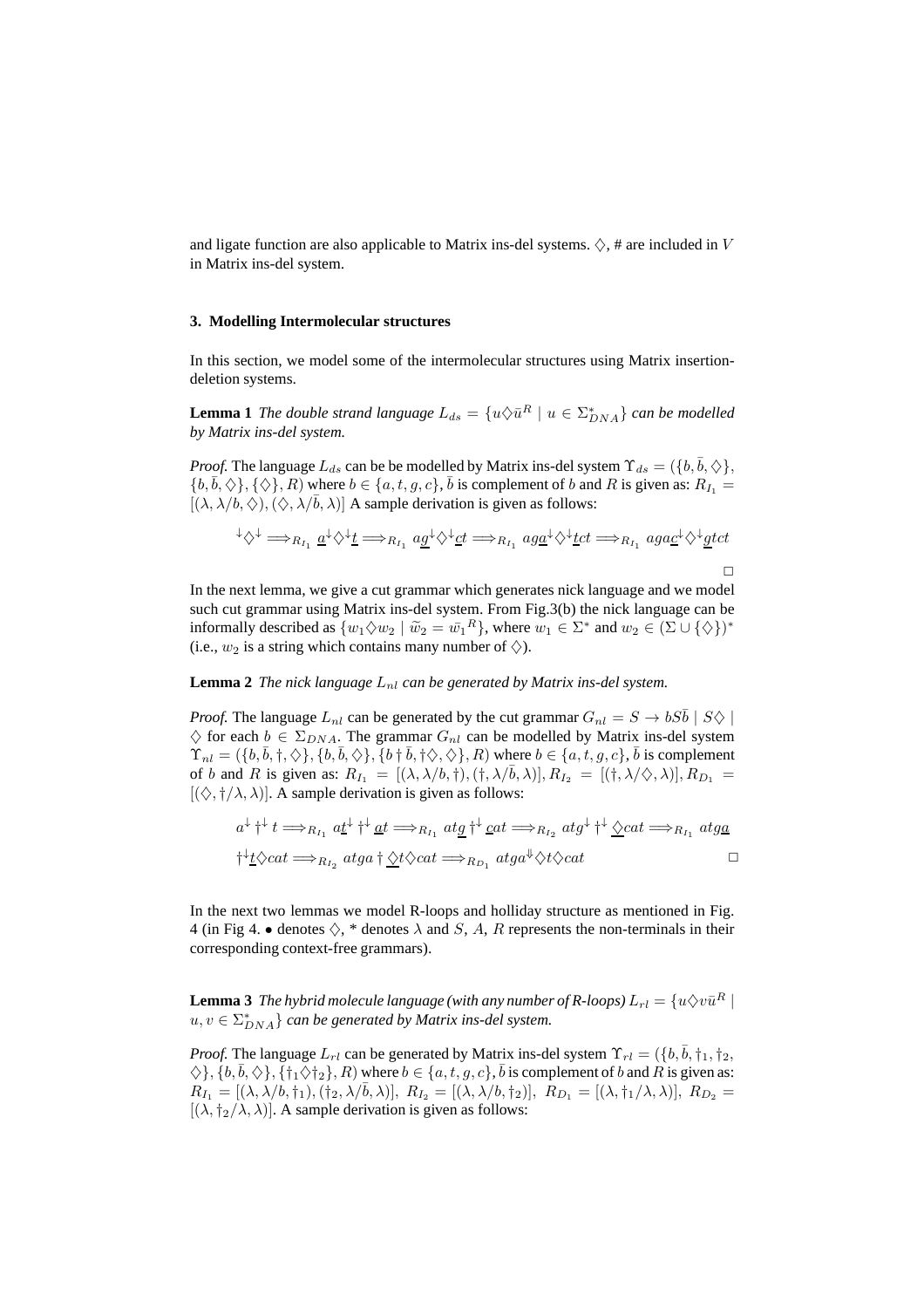

**Figure 4.** Intermolecular structures: (a) R-loops (b) holliday structure

$$
\downarrow \dagger_1 \diamondsuit \dagger_2^{\downarrow} \Longrightarrow_{R_{I_1}} \underline{a}^{\downarrow} \dagger_1 \diamondsuit \dagger_2^{\downarrow} \underline{t} \Longrightarrow_{R_{I_1}} a \underline{t}^{\downarrow} \dagger_1 \diamondsuit \dagger_2^{\downarrow} \underline{a}t \Longrightarrow_{R_{I_1}} a \underline{t} \underline{g} \dagger_1 \diamondsuit^{\downarrow} \dagger_2 \underline{c}at
$$
  
\n
$$
\Longrightarrow_{R_{I_2}} a \underline{t} \underline{g} \dagger_1 \diamondsuit \underline{a}^{\downarrow} \dagger_2 \underline{c}at \Longrightarrow_{R_{I_2}} a \underline{t} \underline{g} \dagger_1 \diamondsuit a \underline{c} \dagger_2 \underline{c}at \Longrightarrow_{R_{D_1}} a \underline{t} \underline{g}^{\downarrow} \diamondsuit ac \dagger_2 \underline{c}at
$$
  
\n
$$
\Longrightarrow_{R_{D_2}} a \underline{t} \underline{g} \diamondsuit ac^{\Downarrow} \underline{c}at
$$

**Lemma 4** *The holliday structure*  $L_{hs} = \{u_1 \diamondsuit u_1^R u_2 \diamondsuit u_2^R \dots u_n \diamondsuit u_n^R \mid n \geq$  $(0, u_1, \ldots, u_n \in \Sigma_{DNA}^* \}$  can be generated by Matrix ins-del system.

*Proof.* The language  $L_{hs}$  (for n=3) can be generated by Matrix ins-del system  $\Upsilon_{hs}$  =  $(\{b,\bar{b},\dagger_1,\dagger_2,\dagger_3,\diamondsuit\},\{b,\bar{b},\diamondsuit\},\{\dagger_1\diamondsuit\dagger_2\diamondsuit\dagger_3\diamondsuit\},R)$  where  $b\in\{a,t,g,c\},\bar{b}$  is complement of b and R is given as:  $R_{I_1} = [(\lambda, \lambda/b, \dagger_1), (\dagger_1 \Diamond, \lambda/\overline{b}, \lambda)], R_{I_2} = [(\lambda, \lambda/b, \dagger_2),$  $(t_2\diamondsuit, \lambda/\overline{b}, \lambda)$ ],  $R_{I_3} = [(\lambda, \lambda/b, t_3), (t_3\diamondsuit, \lambda/\overline{b}, \lambda)]$ ,  $R_{D_1} = [(\lambda, t_1/\lambda, \lambda)]$ ,  $R_{D_2} = [(\lambda, \dagger_2/\lambda, \lambda)], R_{D_3} = [(\lambda, \dagger_3/\lambda, \lambda)]$ 

$$
\downarrow \dagger_1 \diamondsuit \downarrow \dagger_2 \diamondsuit \dagger_3 \diamondsuit \Longrightarrow_{R_{I_1}} \underline{a} \dagger_1 \diamondsuit \underline{t} \downarrow \dagger_2 \diamondsuit \dagger_3 \diamondsuit \Longrightarrow_{R_{I_2}} a \dagger_1 \diamondsuit t \underline{g} \dagger_2 \diamondsuit \underline{c} \downarrow \dagger_3 \diamondsuit \newline \Longrightarrow_{R_{I_3}} a \dagger_1 \diamondsuit t \underline{g} \dagger_2 \diamondsuit c \underline{t} \dagger_3 \diamondsuit \underline{a} \Longrightarrow_{R_{D_1}} a^{\Downarrow} \diamondsuit t \underline{g} \dagger_2 \diamondsuit c \underline{t} \dagger_3 \diamondsuit a \Longrightarrow_{R_{D_2}} a \diamondsuit t \underline{g}^{\Downarrow} \diamondsuit
$$
  

$$
ct \dagger_3 \diamondsuit a \Longrightarrow_{R_{D_3}} a \diamondsuit t \underline{g} \diamondsuit ct^{\Downarrow} \diamondsuit a
$$

**Lemma 5** *The replication fork language*  $\widetilde{L}_{rf} = \{u\overline{u}^R u v \overline{v}^R \overline{u}^R \mid u, v \in \Sigma_{DNA}^*\}$  *can be generated by Matrix ins-del system.*

*Proof.* The language  $\widetilde{L}_{rf}$  can be generated by  $\Upsilon_{rf} = (\{\dagger_1, \dagger_2, \dagger_3, \dagger_4, a, t, g, c\}, \{a, t, g, c\},\$  $\{\dagger_1 \dagger_2 \dagger_3 \dagger_4\}, R$ , where R is given as follows:  $R_{I_1} = [(\lambda, \lambda/a, \dagger_1), (\dagger_1, \lambda/t, \lambda), (\lambda, \lambda/a, \dagger_2), (\dagger_4, \lambda/t, \lambda)],$  $R_{I_2} = [(\lambda, \lambda/t, \dagger_1), (\dagger_1, \lambda/a, \lambda), (\lambda, \lambda/t, \dagger_2), (\dagger_4, \lambda/a, \lambda)],$  $R_{I_3}=[(\lambda,\lambda/g,\dagger_1),(\dagger_1,\lambda/c,\lambda),(\lambda,\lambda/g,\dagger_2),(\dagger_4,\lambda/c,\lambda)],$  $R_{I_4}=[(\lambda,\lambda/c,\dagger_1),(\dagger_1,\lambda/g,\lambda),(\lambda,\lambda/c,\dagger_2),(\dagger_4,\lambda/g,\lambda)],$  $R_{I_5} = [(\lambda, \lambda/b, \dagger_3),(\dagger_3, \lambda/\bar{b}, \lambda)], R_{D_1} = [(\lambda, \dagger_1/\lambda, \lambda),(\lambda, \dagger_2/\lambda, \lambda),(\lambda, \dagger_4/\lambda, \lambda)],$  $R_{D_2} = [(\lambda, \dagger_3/\lambda, \lambda)].$  A sample derivation is given as follows:

$$
\downarrow \dagger_1^{\downarrow} \downarrow \dagger_2 \dagger_3 \dagger_4^{\downarrow} \Longrightarrow_{R_{I_1}} \underline{a}^{\downarrow} \dagger_1^{\downarrow} \underline{t} \underline{a}^{\downarrow} \dagger_2 \dagger_3 \dagger_4^{\downarrow} \underline{t} \Longrightarrow_{R_{I_3}} a \underline{g}^{\downarrow} \dagger_1^{\downarrow} \underline{c} t a \underline{t}^{\downarrow} \dagger_2 \dagger_3 \dagger_4^{\downarrow} \underline{c} t
$$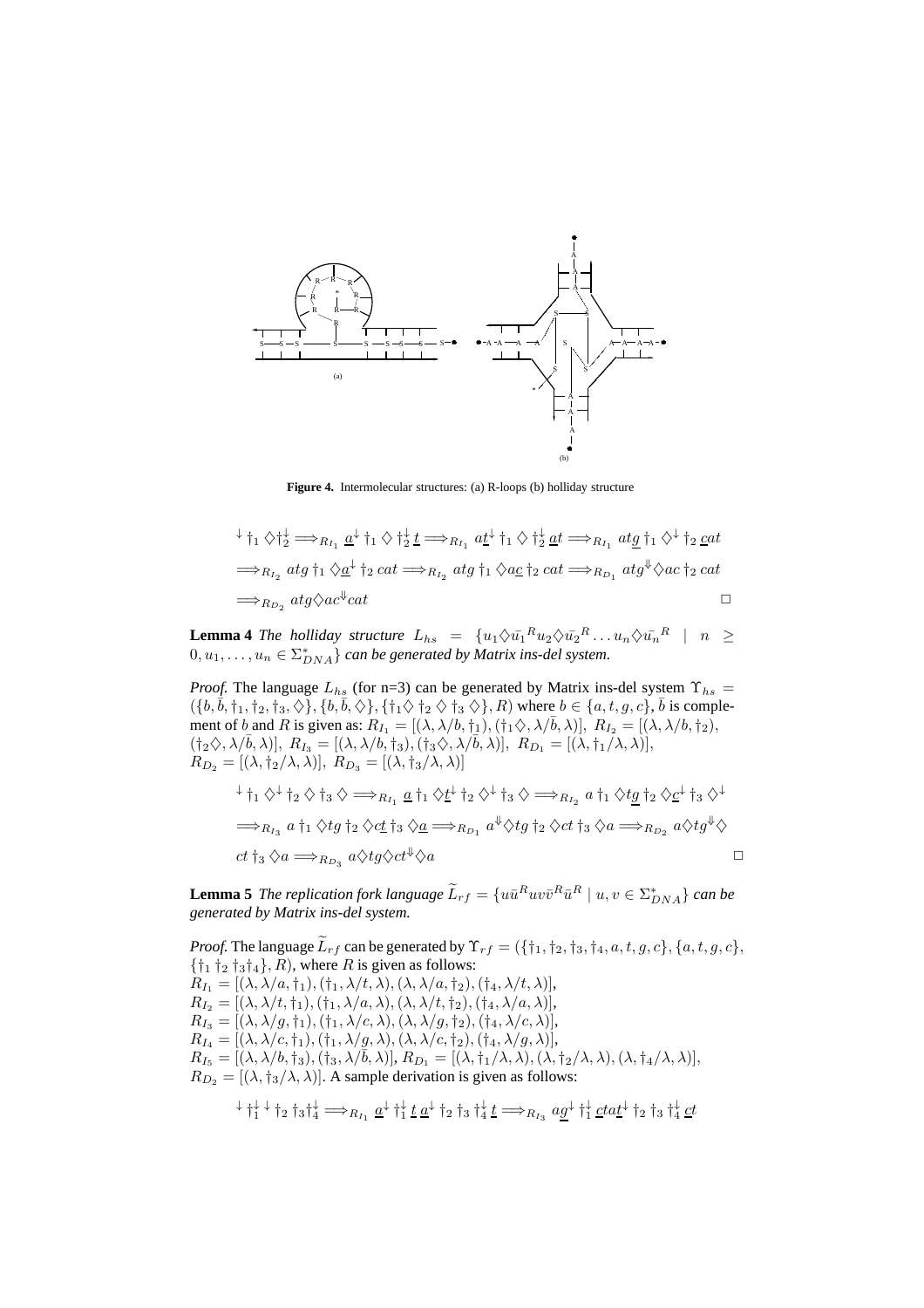=⇒RI<sup>4</sup> agc †<sup>1</sup> gctatc † ↓ 2 † ↓ 3 †<sup>4</sup> gct =⇒RI<sup>5</sup> agc †<sup>1</sup> gctatc †<sup>2</sup> a †<sup>3</sup> t †<sup>4</sup> gct =⇒RD<sup>1</sup> agc⇓ gctatc⇓ a †<sup>3</sup> t ⇓ gct =⇒RD<sup>2</sup> agcgctatca⇓ tgct ✷

**Lemma 6** *The generalized linear hybridization*  $L_{q/h}$  *can be modelled by Matrix ins-del system.*

*Proof.* The generalized linear hybridization language  $L_{glh}$  can be generated by the grammar  $G_{glh} = S \rightarrow bS\bar{b} | \diamondsuit A | B \diamondsuit | \sharp, A \rightarrow \sharp Ab | bS\bar{b} | \sharp, B \rightarrow bB\sharp | bS\bar{b} | \sharp$  for each  $b \in \Sigma_{DNA}$ . The grammar  $G_{alh}$  can be modelled by Matrix ins-del system  $\Upsilon_{alh}$  =  $(\{b,\bar{b},\dagger_1,\dagger_2,\dagger_3,\diamondsuit,\sharp\},\{b,\bar{b},\sharp,\diamondsuit\},\{b\dagger_1\ \bar{b},\diamondsuit\dagger_2,\dagger_3\diamondsuit,\sharp\},R)$ , where  $b\in\{a,t,g,c\}$ ,  $\bar{b}$  is complement of  $b$  and  $R$  is given as:

 $R_{I_1/D_1} = [(\lambda, \lambda/b \dagger_1 \bar{b}, \dagger_1), (\dagger_1 \bar{b}, \dagger_1/\lambda, \lambda)], R_{I_2/D_2} = [(\lambda, \lambda/\Diamond \dagger_2, \dagger_1), (\Diamond \dagger_2, \dagger_1/\lambda, \lambda)],$  $R_{I_3/D_3} = [(\lambda, \lambda/\dagger_3 \diamondsuit, \dagger_1), (\dagger_3 \diamondsuit, \dagger_1/\lambda, \lambda)], R_{I_4/D_4} = [(\lambda, \lambda/\sharp, \dagger_1), (\sharp, \dagger_1/\lambda, \lambda)],$  $R_{I_5} = [(\lambda, \lambda/\sharp, \dagger_2), (\dagger_2, \lambda/b, \lambda)], R_{I_6/D_5} = [(\lambda, \lambda/b \dagger_1 \bar{b}, \dagger_2), (\dagger_1 \bar{b}, \dagger_2/\lambda, \lambda)],$  $R_{I_7/D_6}=[(\lambda,\lambda/\sharp,\dagger_2),(\sharp,\dagger_2/\lambda,\lambda)], R_{I_8}=[(\lambda,\lambda/b,\dagger_3),(\dagger_3,\lambda/\sharp,\lambda)],$  $R_{I_9/D_7} = [(\lambda, \lambda/b \dagger_1 \bar{b}, \dagger_3), (\dagger_1 \bar{b}, \dagger_3/\lambda, \lambda)], R_{I_{10}/D_8} = [(\lambda, \lambda/\sharp, \dagger_3), (\sharp, \dagger_3/\lambda, \lambda)]$ A sample derivation is given as follows:

$$
\diamondsuit^{\downarrow\dagger_1} \Longrightarrow_{R_{I_6/D_5}} \diamondsuit_{\underline{a}}^{\downarrow}\dagger_1 t^{\downarrow} \Longrightarrow_{R_{I_1/D_1}} \diamondsuit_{\underline{a}}^{\downarrow}\dagger_1 c^{\downarrow} t \Longrightarrow_{R_{I_2/D_2}} \diamondsuit_{\underline{a}}^{\downarrow}\diamondsuit_{\underline{t}}^{\downarrow} t
$$
  

$$
\Longrightarrow_{R_{I_5}} \diamondsuit_{\underline{a}}^{\downarrow}\diamondsuit_{\underline{t}}^{\downarrow} \dagger_2 \underline{c} ct \Longrightarrow_{R_{I_7/D_6}} \diamondsuit_{\underline{a}}^{\downarrow}\diamondsuit_{\underline{t}}^{\downarrow} \underline{c} ct
$$

#### **4. New Levels of Ambiguity**

In this section, we formally define various ambiguity levels for Matrix ins-del system based on the components used in the derivation such as *axiom*, *contexts*, *strings* (for deletion/insertion).

Consider the following derivation step in a Matrix ins-del system  $\Upsilon$ ,  $\delta : w_1 \implies$  $w_2 \implies \ldots \implies w_m, m \geq 1$ , such that  $w_1 \in A$  and the following scenarios can happen (1):  $w_k \implies w_{k+1}$  can be obtained by using a matrix which consists of only insertion rules  $(R_{I_i})$  (2):  $w_k \implies w_{k+1}$  can be obtained by using a matrix which consists of only deletion rules  $(R_{D_j})$  (3):  $w_k \implies w_{k+1}$ , such that  $1 \leq k \leq m$  can be obtained by using a matrix which consists of both insertion and deletion rules  $(R_{I_i/D_j})$ . The sequence which consists of used axiom, strings  $\alpha_j/\beta_j$  to be deleted/inserted is called as *Control Sequence* which is given as follows:  $w_1, [(\alpha_1/\beta_1), \ldots, (\alpha_n/\beta_n)], [(\alpha_1/\beta_1), \ldots, (\alpha_n/\beta_n)], [(\alpha_1/\beta_1), \ldots, (\alpha_n/\beta_n)], \ldots,$  $[(\alpha_{m-1}/\beta_{m-1}), \ldots, (\alpha_n/\beta_n)]$ . More precisely the control sequence means the order in which the strings are deleted/inserted. The sequence which consists of used axiom, the strings  $\beta_i/\alpha_j$  to be deleted/inserted and the used contexts  $(u_i, v_j)$  is called *Complete Control Sequence* which is given as follows:  $w_1$ ,  $[(u_1, \alpha_1/\beta_1, v_1), \ldots, (u_n, \alpha_n/\beta_n, v_n)],$  $[(u_1, \alpha_1/\beta_1, v_1), \ldots, (u_n, \alpha_n/\beta_n, v_n)], \ldots, [(u_{m-1}, \alpha_{m-1}/\beta_{m-1}, v_{m-1}), \ldots, (u_n, \alpha_n/\beta_n, v_n)]$  $(\beta_n, v_n)$ ]. More precisely the complete control sequence means the order of the contexts used in deletion/insertion rules. Note that one of  $\beta_i$  or  $\alpha_j$  is empty for all j in the derivation. The position where insertion β /deletion α takes place can be given by the *description* of  $\delta$ .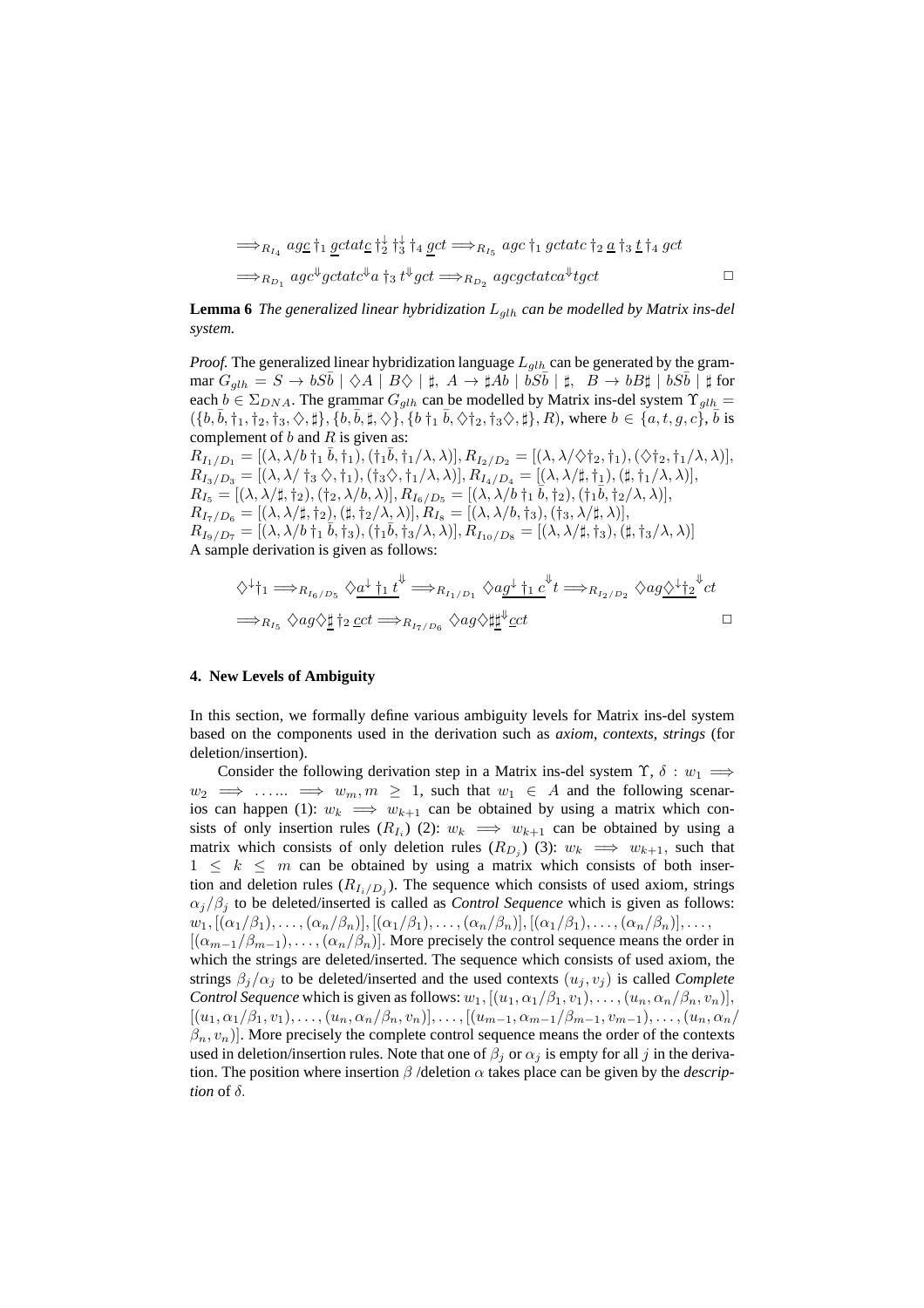#### **Definition 1:**

- 1. A Matrix ins-del system Υ, is said to be *0-ambiguous*, if there exist at least two different axioms,  $w_1, w_2 \in A$ ,  $w_1 \neq w_2$ , such that they both derive the same word z, i.e.,  $w_1 \Longrightarrow^+ z$ ,  $w_2 \Longrightarrow^+ z$ .
- 2. A Matrix ins-del system Υ, is said to be *1-ambiguous*, if there are two different ordered control sequences which derive the same word.
- 3. A Matrix ins-del system Υ, is said to be *2-ambiguous*, if there are two different ordered complete control sequences which derive the same word.
- 4. A Matrix ins-del system Υ, is said to be *3-ambiguous*, if there are two different descriptions which derive the same word.

#### **5. Interpretation of Ambiguity in Gene Sequences**

In this section, our aim is not to show that there exists inherently ambiguous languages, rather our objective is to present a new interpretation of ambiguity in gene sequences. As an application to the new introduced ambiguity levels, we present some intra and intermolecular structures in gene sequences which exhibits the above introduced new levels of ambiguity for Matrix ins-del systems.

Level 0: The Matrix ins-del system is said to be 0-ambiguous if the same string can be derived from two different axioms.

**Definition 2:** A string w over a complementary alphabet  $\Sigma$  is called ideal iff  $|w|_b = |w|_{\bar{b}}$ for all  $b \in \Sigma$ . A language is ideal iff it contains only ideal strings.

**Lemma 7** *The ideal language* Lid *generated by Matrix ins-del system exhibits level 0 ambiguity.*

*Proof.* The ideal language  $L_{id}$  can be generated by the Matrix ins-del system  $\Upsilon_{id}$  =  $({b, \overline{b}}), {b, \overline{b}}$ ,  ${\lambda}, R$ , where  $b \in {a, t, g, c}$ ,  $\overline{b}$  is complement of b and R is given as  $R_{I_1} = [(\lambda, \lambda/b, \lambda), (\lambda, \lambda/\overline{b}, \lambda)].$  Consider the gene sequence tactgagcta in ideal language. This sequence can be generated by the Matrix ins-del system  $\Upsilon_{id}$  from two different axioms  $at$  and  $gc$  such that the same string is obtained at the end of the derivation. The two different derivations which differ by axioms are given as follows:

Derivation 1: 
$$
at^{\downarrow} \implies a^{\downarrow}t^{\downarrow} \underline{gc} \implies \underline{actg^{\downarrow}gc^{\downarrow}} \implies {}^{\downarrow} \underline{actgagct^{\downarrow}} \implies \underline{t} \underline{actgagct\underline{a}}
$$
  
Derivation 2:  $gc^{\downarrow} \implies {}^{\downarrow} \underline{gct\underline{a}} \implies \underline{ta}^{\downarrow}g^{\downarrow}cta \implies ta^{\downarrow}\underline{t}g\underline{a}^{\downarrow}cta \implies ta\underline{ctgagct\underline{a}}$ 

**Level 1**: The Matrix ins-del system is said to be 1-ambiguous if there are two different derivations for the same string which differs by the order of string deleted/inserted.

In the next lemma, we show that level 1 ambiguity exists in both intramolecular structure (stem and loop structure) and intermolecular structure (hybrid molecule structure).

**Lemma 8** *The stem and loop structure*  $L_{sl} = \{uv\overline{u}^R \mid u, v \in \Sigma_{DNA}^*\}$  *represented by Matrix ins-del system obeys level 1 ambiguity.*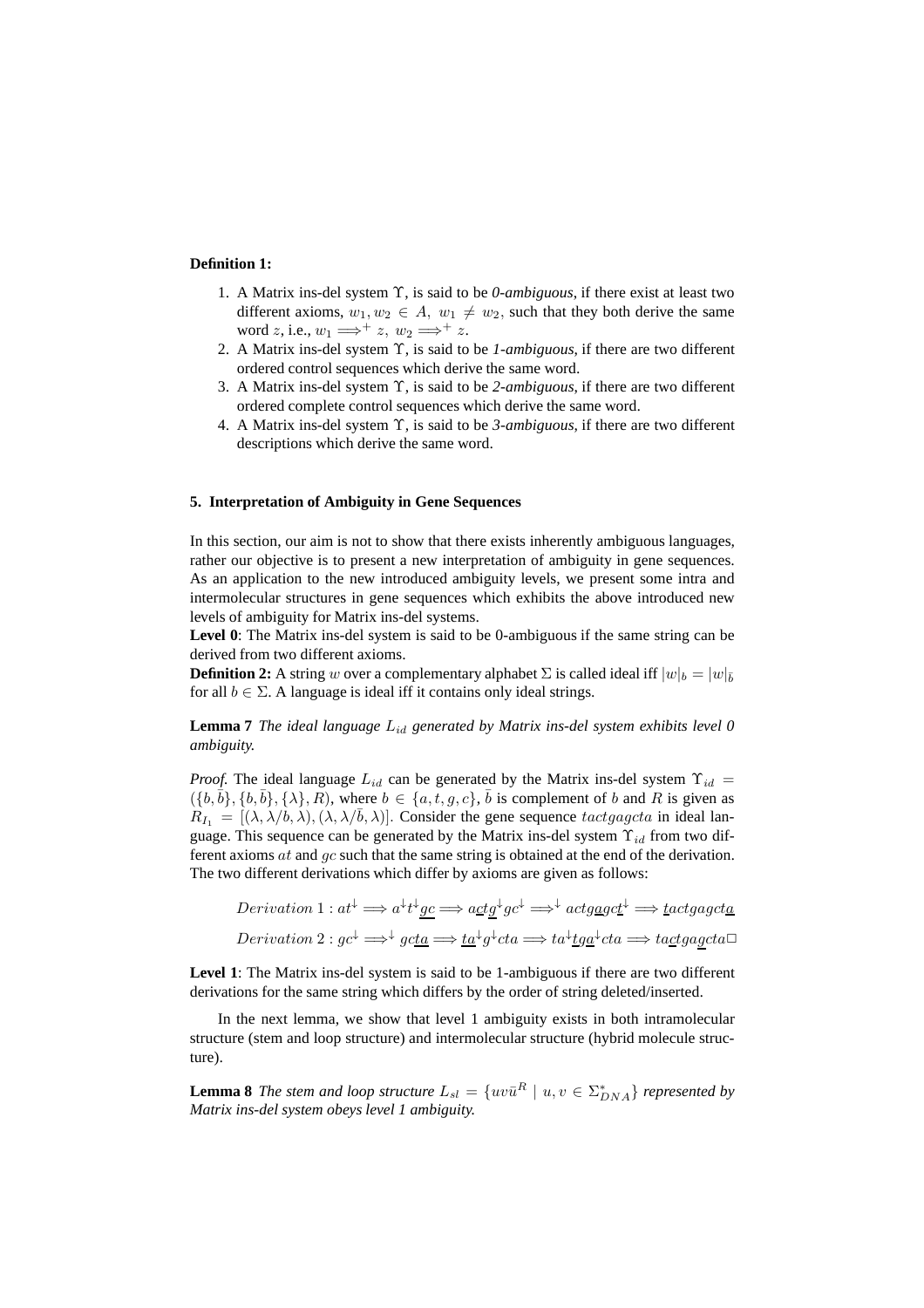*Proof.* The stem and loop structure  $L_{sl}$  can be generated by the Matrix ins-del system  $\Upsilon_{sl} = (\{b, \bar{b}, \dagger_1, \dagger_2, \dagger_3\}, \{b, \bar{b}\}, \{\lambda, b \dagger_1 \dagger_3 \dagger_2 \bar{b}\}, R)$ , where  $b \in \{a, t, g, c\}, \bar{b}$ is complement of b and R is given as:  $R_{I_1} = [(\lambda, \lambda/b, \dagger_1), (\dagger_2, \lambda/\overline{b}, \lambda)], R_{I_2} =$  $[(\lambda, \lambda/b, \dagger_3)], R_{D_1} = [(\lambda, \dagger_1/\lambda, \lambda), (\lambda, \dagger_2/\lambda, \lambda)], R_{D_2} = [(\lambda, \dagger_3/\lambda, \lambda)].$ 

Consider the gene sequence  $aagtt$  in stem and loop structure. This sequence can be generated in two different ordered control sequences by the Matrix ins-del system  $\Upsilon_{sl}$ . Note that the axiom for both sequence is the same. The two sequences are given as follows:

\n
$$
Sequence\ 1: a^{\downarrow} \uparrow_1 \uparrow_3 \uparrow_2^{\downarrow} t \Longrightarrow_{R_{I_1}} a\underline{a} \uparrow_1^{\downarrow} \uparrow_3 \uparrow_2 t \Longrightarrow_{R_{I_2}} a\underline{a} \uparrow_1 \underline{g} \uparrow_3 \uparrow_2 t t \Longrightarrow_{R_{D_1}} a\underline{a}^{\Downarrow} \uparrow_3 t \Longrightarrow_{R_{D_2}} a\underline{a} \uparrow_1^{\downarrow} \uparrow_3 \uparrow_2 t \Longrightarrow_{R_{I_2}} a\underline{a}^{\Downarrow} \uparrow_1 \underline{g} \uparrow_3 \uparrow_2^{\downarrow} t \Longrightarrow_{R_{I_1}} a\underline{a} \uparrow_1 g \uparrow_3 \uparrow_2 t t \Longrightarrow_{R_{D_2}} a\underline{a} \uparrow_1 g^{\Downarrow} \uparrow_2 t t \Longrightarrow_{R_{D_1}} a\underline{a}^{\Downarrow} \uparrow_2 t t \Longrightarrow_{R_{D_1}} a\underline{a}^{\Downarrow} \uparrow_2 t t \Longrightarrow_{R_{D_1}} a\underline{a}^{\Downarrow} \uparrow_2 t t \Longrightarrow_{R_{D_1}} a\underline{a}^{\Downarrow} \uparrow_2 t t \Longrightarrow_{R_{D_1}} a\underline{a}^{\Downarrow} \uparrow_2 t t \Longrightarrow_{R_{D_1}} a\underline{a}^{\Downarrow} \uparrow_2 t t \Longrightarrow_{R_{D_2}} a\underline{a}^{\Downarrow} \uparrow_2 t t \Longrightarrow_{R_{D_2}} a\underline{a}^{\Downarrow} \uparrow_2 t t \Longrightarrow_{R_{D_2}} a\underline{a}^{\Downarrow} \uparrow_2 t t \Longrightarrow_{R_{D_2}} a\underline{a}^{\Downarrow} \uparrow_2 t t \Longrightarrow_{R_{D_2}} a\underline{a}^{\Downarrow} \uparrow_2 t t \Longrightarrow_{R_{D_2}} a\underline{a}^{\Downarrow} \uparrow_2 t t \Longrightarrow_{R_{D_2}} a\underline{a}^{\Downarrow} \uparrow_2 t t \Longrightarrow_{R_{D_2}} a\underline{a}^{\Downarrow} \uparrow_2 t t \Longrightarrow_{R_{D_2}} a\underline{a}^{\Downarrow} \uparrow_2 t t \Longrightarrow_{R_{D_2}} a\underline{a}^{\Downarrow} \uparrow_2 t t \Longrightarrow_{R_{D_2}} a\underline{a}^{\Downarrow} \
$$

In sequence 1, the order of strings used for deletion/insertion is  $(a, t), g, (\dagger_1, \dagger_2), \dagger_3$ . In sequence 2, the order of strings used for deletion/insertion is  $g, (a, t)$ ,  $\dagger_3$ ,  $(\dagger_1, \dagger_2)$ . Thus, we obtain two different ordered control sequences which derive the same gene sequence. Therefore, the Matrix ins-del system  $\Upsilon_{sl}$  obeys level 1 ambiguity. The Level 1 ambiguity can be pictorially represented as shown in Fig.5. Fig. 5(a) corresponds to sequence 1 and Fig. 5(b) corresponds to sequence 2.



**Figure 5.** Ambiguity in stem and loop structure

**Level 1 ambiguity in Intermolecular structure**: Consider the following string  $gt\Diamond gcac$ in the hybrid molecule structure. This string can be generated in two different ordered control sequences by the Matrix ins-del system  $\Upsilon_{rl}$ . The two sequences are given below:

Sequence 1: 
$$
\downarrow \uparrow_1 \diamondsuit \uparrow_2^{\downarrow} \Longrightarrow_{R_{I_1}} g^{\downarrow} \uparrow_1 \diamondsuit \uparrow_2^{\downarrow} c \Longrightarrow_{R_{I_1}} g \underline{t} \uparrow_1 \diamondsuit \uparrow_2 a c \Longrightarrow_{R_{I_2}} g \underline{t} \uparrow_1
$$
  
\n $\diamondsuit \underline{g}^{\downarrow} \uparrow_2 a c \Longrightarrow_{R_{I_2}} g \underline{t} \uparrow_1 \diamondsuit g \underline{c} \uparrow_2 a c \Longrightarrow_{R_{D_1}} g \underline{t}^{\Downarrow} \diamondsuit g c \uparrow_2 a c \Longrightarrow_{R_{D_2}} g \underline{t} \diamondsuit g c^{\Downarrow} ac$   
\nSequence 2:  $\uparrow_1 \diamondsuit \uparrow_1 \Longrightarrow_{R_{I_2}} \uparrow_1 \diamondsuit \underline{g}^{\downarrow} \uparrow_2 \Longrightarrow_{R_{I_2}} \uparrow_1 \diamondsuit g \underline{c} \uparrow_2^{\downarrow} \Longrightarrow_{R_{I_1}} g^{\downarrow} \uparrow_1 \diamondsuit g c$   
\n $\uparrow_2^{\downarrow} \underline{c} \Longrightarrow_{R_{I_1}} g \underline{t} \uparrow_1 \diamondsuit g c \uparrow_2 a c \Longrightarrow_{R_{D_2}} g \underline{t} \uparrow_1 \diamondsuit g c^{\Downarrow} ac \Longrightarrow_{R_{D_1}} g \underline{t}^{\Downarrow} \diamondsuit g c ac$ 

In sequence 1, the order of strings used for deletion/insertion is  $(g, c)$ ,  $(t, a)$ ,  $g, c, \dagger_1, \dagger_2$ . In sequence 2, the order of strings used for deletion/insertion is  $g, c, (g, c), (t, a), \dagger_2, \dagger_1$ . Thus, we obtain two different ordered control sequences which derive the same gene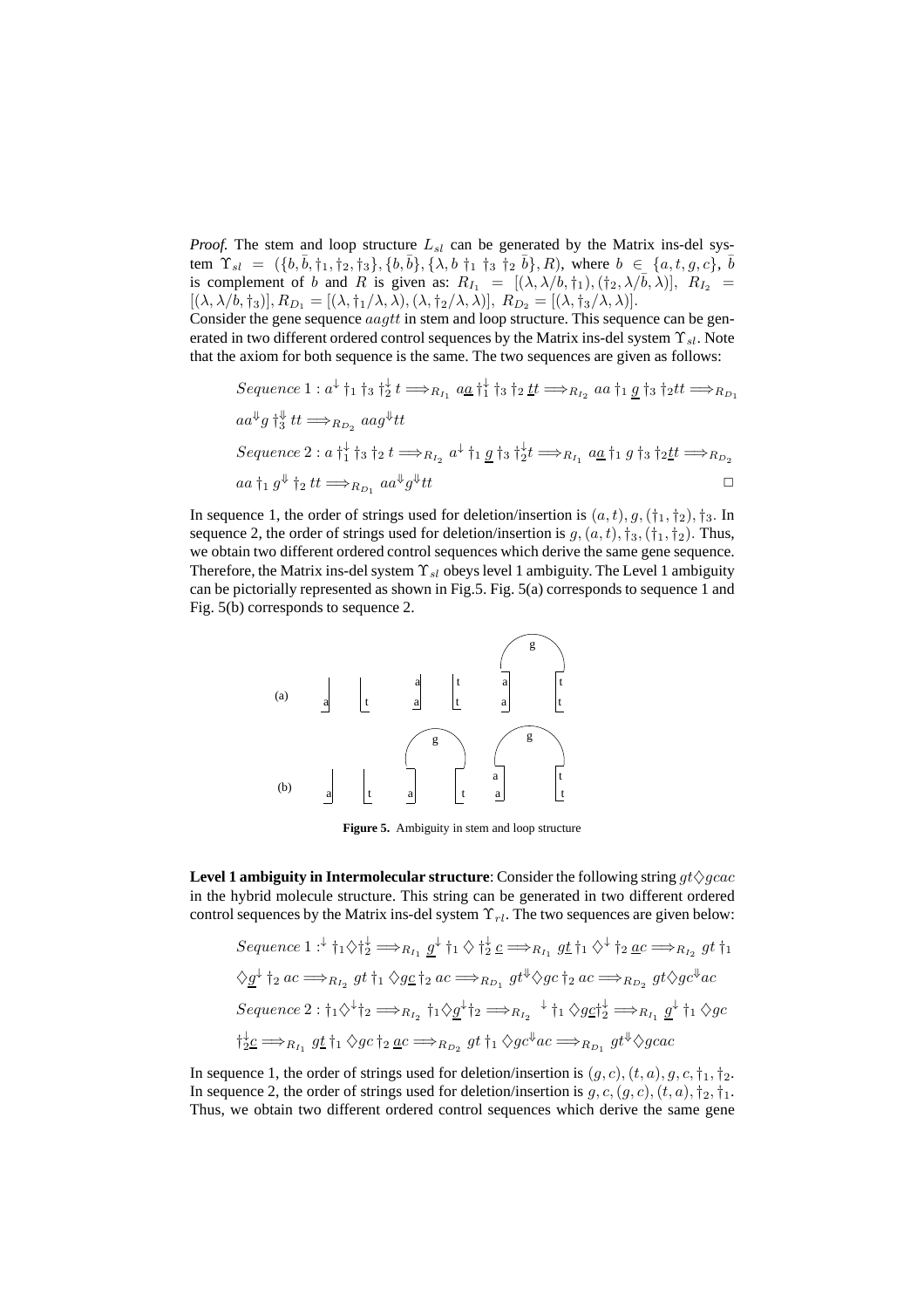sequence  $gt\Diamond gcac$ . Therefore, the Matrix ins-del system  $\Upsilon_{rl}$  exhibits level 1 ambiguity.

Level 2: The Matrix ins-del system is said to be 2-ambiguous if there are two different derivations for the same string which differs by the order of contexts used for deletion/insertion.

**Lemma 9** *The holliday structure*  $L_{hs} = \{u_1 \diamondsuit u_1^R u_2 \diamondsuit u_2^R \dots u_n \diamondsuit u_n^R \mid n \geq$  $(0, u_1, \ldots, u_n \in \Sigma_{DNA}^* \}$  represented by Matrix ins-del system obeys level 2 ambiguity.

*Proof.* Consider the following string  $t \Diamond ac \Diamond gg \Diamond c$  in holliday structure. This string can be generated in two different ordered complete control sequences by the Matrix ins-del system  $\Upsilon_{hs}$ . The two sequences are given below:

Sequence 1: 
$$
\pm \uparrow_1 \diamondsuit \pm \uparrow_2 \diamondsuit \uparrow_3 \diamond \implies_{R_{I_1}} \pm \uparrow_1 \diamondsuit \underline{a}^{\perp} \uparrow_2 \diamondsuit \uparrow_3 \diamond \implies_{R_{I_2}} t \uparrow_1 \diamondsuit a \underline{c} \uparrow_2
$$
  
\n $\diamondsuit \underline{g}^{\perp} \uparrow_3 \diamondsuit^{\perp} \implies_{R_{I_3}} t \uparrow_1 \diamondsuit ac \uparrow_2 \diamondsuit g \underline{g} \uparrow_3 \diamondsuit \underline{c} \implies_{R_{D_1}} t^{\Downarrow} \diamondsuit ac \uparrow_2 \diamondsuit g \underline{g} \uparrow_3 \diamondsuit c \implies_{R_{D_2}}$   
\n $t \diamondsuit ac^{\Downarrow} \diamondsuit g \underline{g} \uparrow_3 \diamondsuit c \implies_{R_{D_3}} t \diamondsuit ac \diamondsuit g \underline{g}^{\Downarrow} \diamondsuit c$   
\nSequence 2:  $\uparrow_1 \diamondsuit \uparrow_1 \diamondsuit \uparrow_2 \diamondsuit \uparrow_3 \diamond \implies_{R_{I_2}} \uparrow_1 \diamondsuit \underline{c} \uparrow_2 \diamondsuit \underline{g} \uparrow_3 \diamond \implies_{R_{D_2}} \uparrow_1 \diamondsuit \uparrow_c \uparrow \diamondsuit g$   
\n $\uparrow_3 \diamondsuit \implies_{R_{I_1}} \underline{t} \uparrow_1 \diamondsuit a \diamondsuit g \uparrow_3 \diamondsuit \implies_{R_{D_1}} t^{\Downarrow} \diamondsuit ac \diamondsuit g \underline{f}^{\perp} \uparrow_3 \diamondsuit^{\perp} \implies_{R_{I_3}} t \diamondsuit ac \diamondsuit g \underline{g} \uparrow_3 \diamondsuit c$ 

In sequence 1, the order of contexts used is  $[(\lambda, \dagger_1),(\dagger_1\Diamond,\lambda)], [(\lambda, \dagger_2),(\dagger_2\Diamond,\lambda)], [(\lambda,$  $\{\dagger_3\},\{\dagger_3\diamondsuit,\lambda\},[(\lambda,\lambda)],[(\lambda,\lambda)],[(\lambda,\lambda)].$  In sequence 2, the order of contexts used is  $[(\lambda, \dagger_2),(\dagger_2\Diamond,\lambda)], [(\lambda, \lambda)], [(\lambda, \dagger_1),(\dagger_1\Diamond,\lambda)], [(\lambda, \lambda)], [(\lambda, \dagger_3),(\dagger_3\Diamond,\lambda)], [(\lambda, \lambda)].$  Thus, we obtain two different ordered complete control sequences which derive the same gene sequence  $t \Diamond ac \Diamond gg \Diamond c$ . Therefore, the Matrix ins-del system  $\Upsilon_{hs}$  obeys level 2 ambiguity.

Level 3: The Matrix ins-del systems is said to be 3-ambiguous if there are two different descriptions for the same string which differs by the position where the string is deleted/inserted.

**Definition 3:** A string w over a complementary alphabet  $\Sigma$  is called orthodox iff it is (i) the empty string  $\lambda$ , or (2) the result of inserting two adjacent complementary element  $b\bar{b}$ , for some  $b \in \Sigma$ , anywhere in an orthodox string. A language is orthodox iff it contains only orthodox strings.

**Lemma 10** *The orthodox language* Lod *generated by Matrix ins-del system obeys level 3 ambiguity.*

*Proof.* The orthodox language  $L_{od}$  can be generated by the Matrix ins-del system  $\Upsilon_{od}$  =  $({b,\overline{b}}), {b,\overline{b}}$ ,  ${\lambda}, R$ , where  $b \in {a, t, g, c}$ ,  $\overline{b}$  is complement of b and R is given as  $R_{I_1} = [(\lambda, \lambda/b\bar{b}, \lambda)].$  Consider the string tagcgcat in orthodox language. This string can be derived in two different descriptions by  $\Upsilon_{od}$  which are given as follows:

$$
Description 1: \n\begin{aligned}\n\downarrow g &c \Longrightarrow_{R_{I_1}} \underline{t}agc^{\downarrow} \Longrightarrow_{R_{I_1}} tagc\underline{gc}^{\downarrow} \Longrightarrow_{R_{I_1}} tagc\underline{gc}\underline{at} \\
\downarrow g &c \Longrightarrow_{R_{I_1}} gc\underline{gc}^{\downarrow} \Longrightarrow_{R_{I_1}} \downarrow gc\underline{gc}\underline{at} \Longrightarrow_{R_{I_1}} \underline{t}agc\underline{c}at \qquad \Box\n\end{aligned}
$$